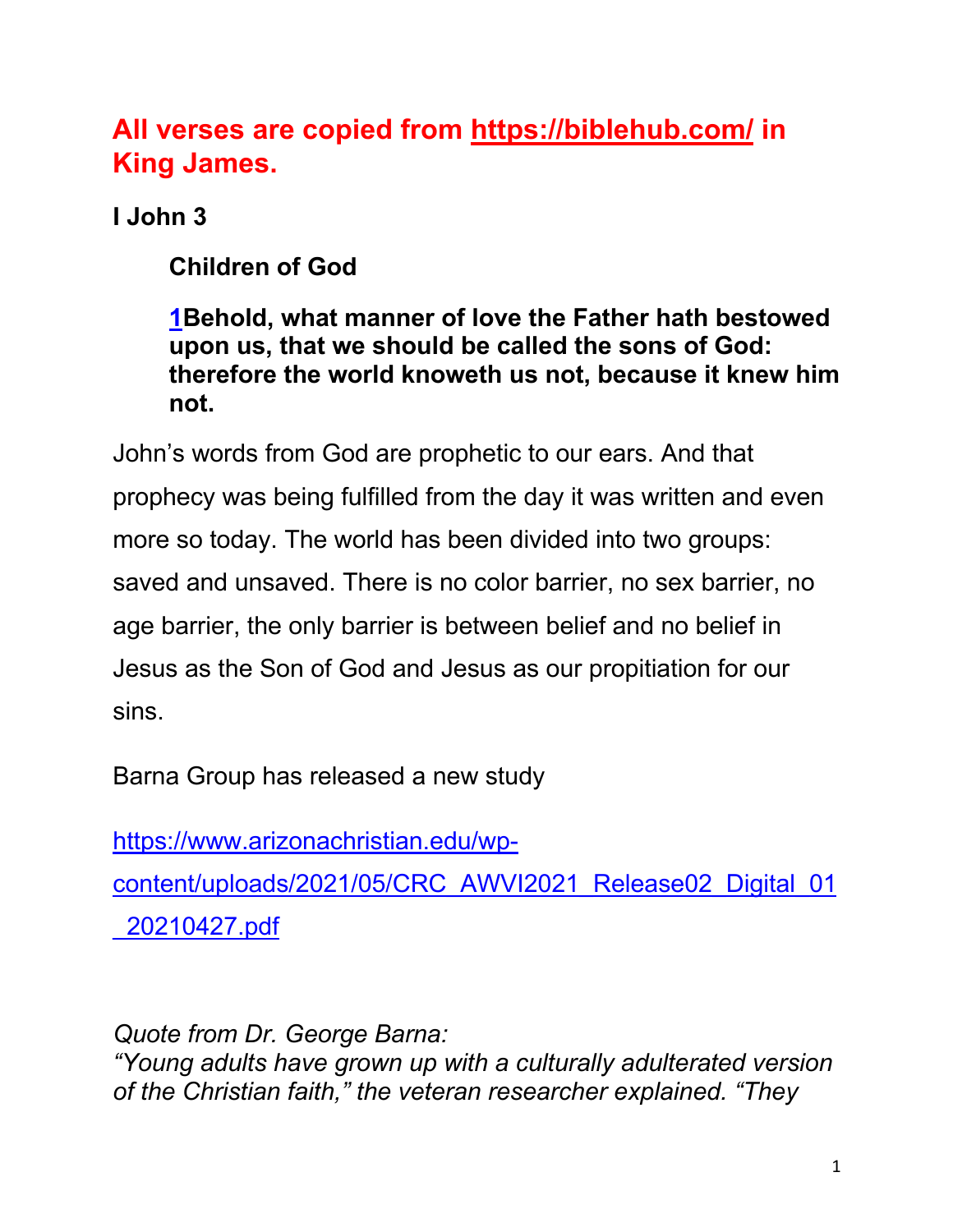*have adopted a softer, twisted version of genuine Christianity. The good news is practitioners of MTD are not anti-religion or anti-Christianity. They just are not willing to surrender themselves to authentic Christianity's demands—or to believe that a real faith would even make such demands of them."*

We are the sons and daughters of God, crafted by Him to walk in obedience to His Word, the Truth, Jesus Christ. We are to walk as Jesus walked, not as man walks. We all struggle with sin, and we must seek the Power of the Holy Spirit to fight against our own sinfulness as we walk with Christ. Obedience is not "legalism" it is a willing heart that overcomes the flesh the sin nature that still resides in each of us. We must put in effort of purifying ourselves not for ourselves alone but for the reflection of Christ that we are to be on this earth. It is our duty to serve Him with our bodies.

#### **2Beloved, now are we the sons of God, and it doth not yet appear what we shall be: but we know that, when he shall appear, we shall be like him; for we shall see him as he is. 3And every man that hath this hope in him purifieth himself, even as he is pure.**

Our hope lies not in our own strength but in the power and strength of the Holy Spirit that resides in us. If we don't seek His help in everything we say and do, we are fighting the flesh with the flesh and the evil within us will prevail.

Jesus said: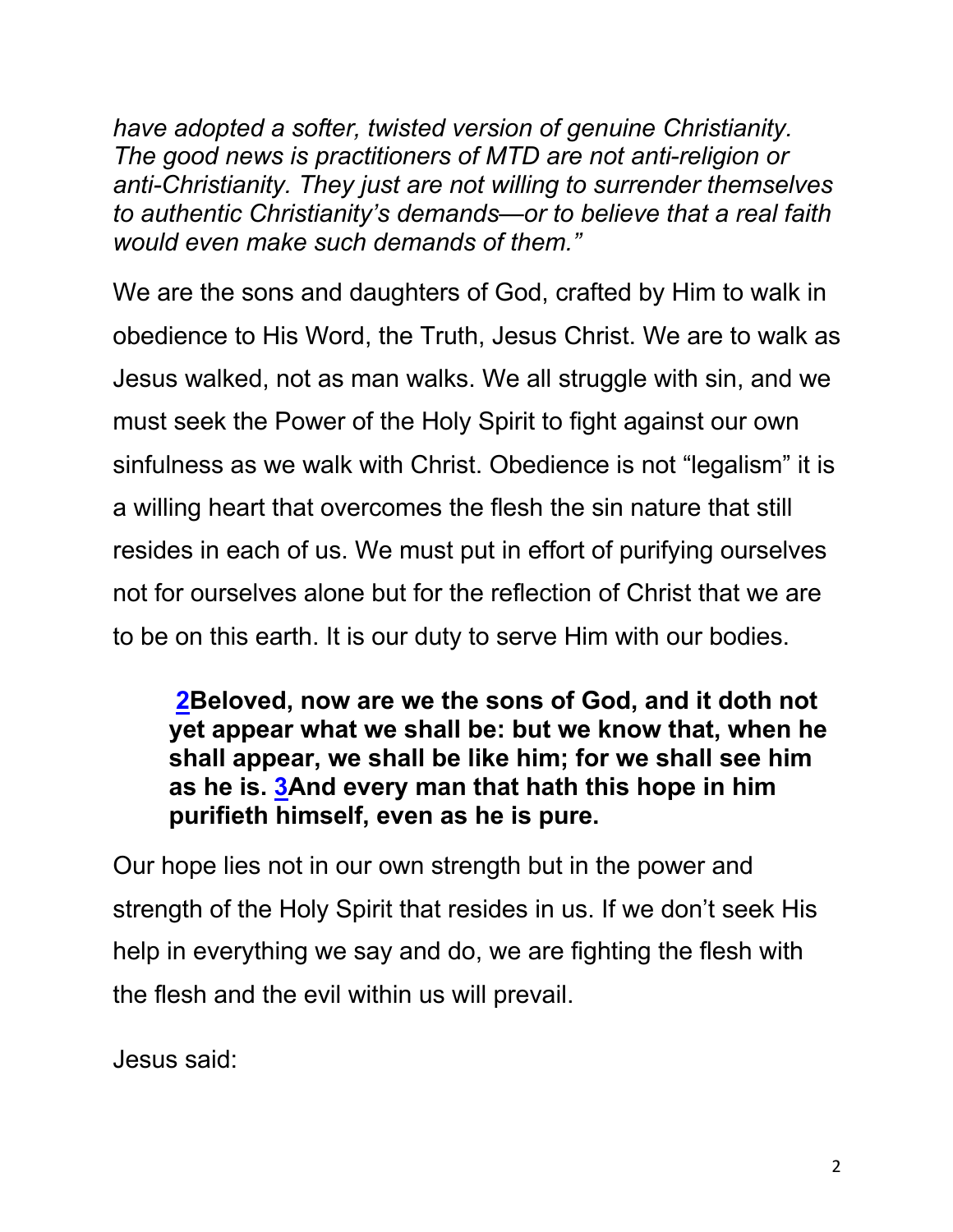#### *John 14:16 And I will pray the Father, and he shall give you another Comforter, that he may abide with you for ever;*

This Comforter the Holy Spirit is not a snuggle toy, He is powerful and is God just like Jesus is God. We have the power of the Creator God living inside of us and He points to Jesus in everything He speaks to us. Every time we sin, from an ill spoken word to an act of sin we Grieve the Holy Spirit. God gave us the Law to show how far we are from Him in the way we walk our lives on earth.

### **4Whosoever committeth sin transgresseth also the law: for sin is the transgression of the law.**

The Law was given to show us how far short from the Glory of God we are.

God tells us we all fall short of the Glory of God.

#### *Romans 3:10As it is written, There is none righteous, no, not one:*

So, we need help, in our daily walk which includes our mouths. Our walk those physical acts we do for and through the Power of God must match our mouths. If not we have a problem, and continuing on as if we are ok is not the answer.

> *2 Corinthians 3: 17Now the Lord is that Spirit: and where the Spirit of the Lord is, there is liberty. 18But we all, with open face beholding as in a glass the glory of the Lord, are*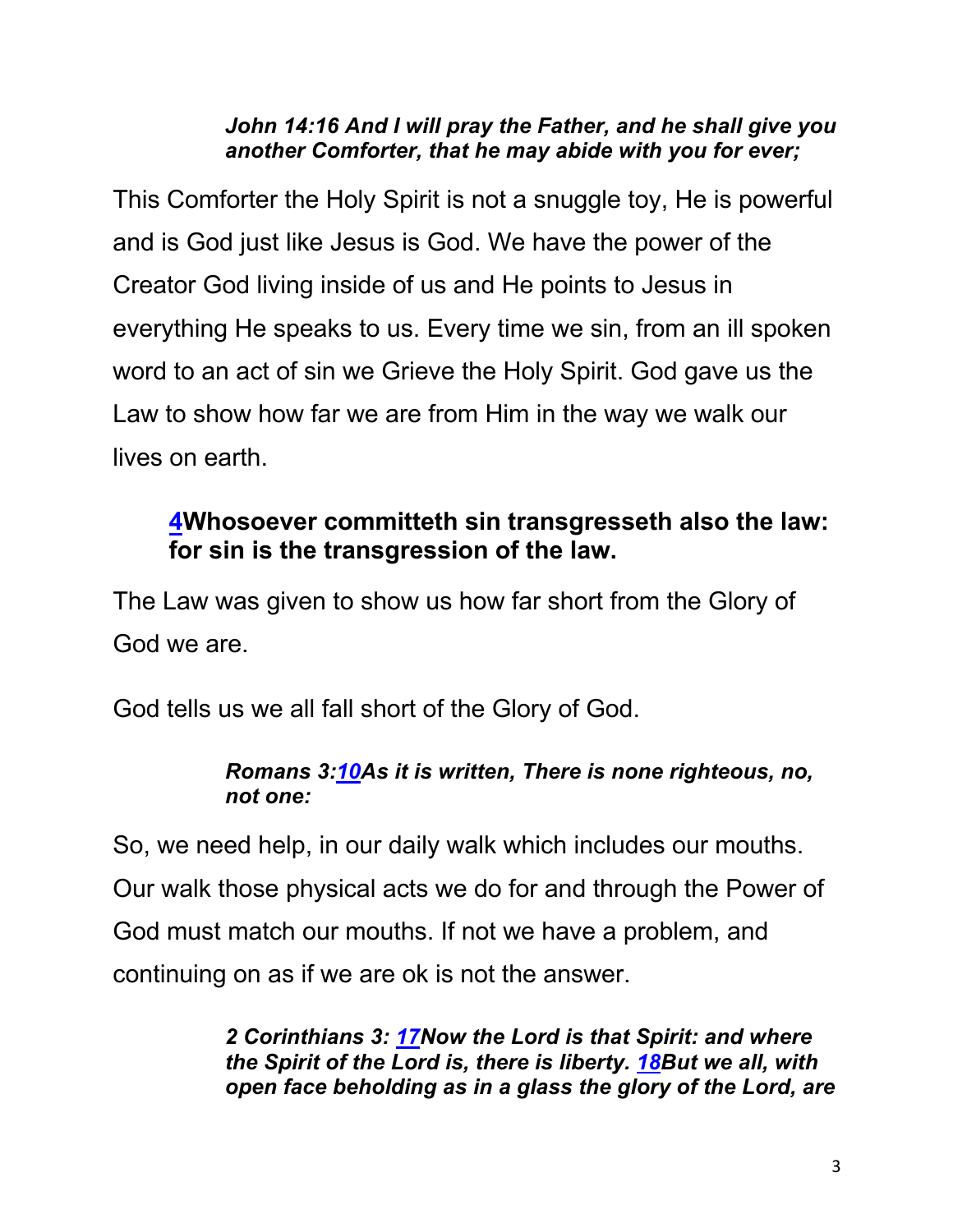#### *changed into the same image from glory to glory, even as by the Spirit of the Lord.*

The Power of the Holy Spirit is there for us but it requires each of us to surrender our lives including our mouths to Him.

#### **5And ye know that he was manifested to take away our sins; and in him is no sin. 6Whosoever abideth in him sinneth not: whosoever sinneth hath not seen him, neither known him.**

This allegation strikes to the heart of all of us. "Whosoever abideth in Him sinneth not: whosoever sinneth hath not seen Him neither known Him."

Do you have a sin in your life that is perpetual, that you have not taken responsibility for, that you continually fall into? It is a dangerous place to reside, and action must be taken. But your flesh cannot win the battle against the flesh, we have fed the flesh for too long and it is strong and refuses to die. But God has given us the Comforter the third part of the Trinity to live in us and grant us power over the flesh, but only if we surrender and allow Him to take control.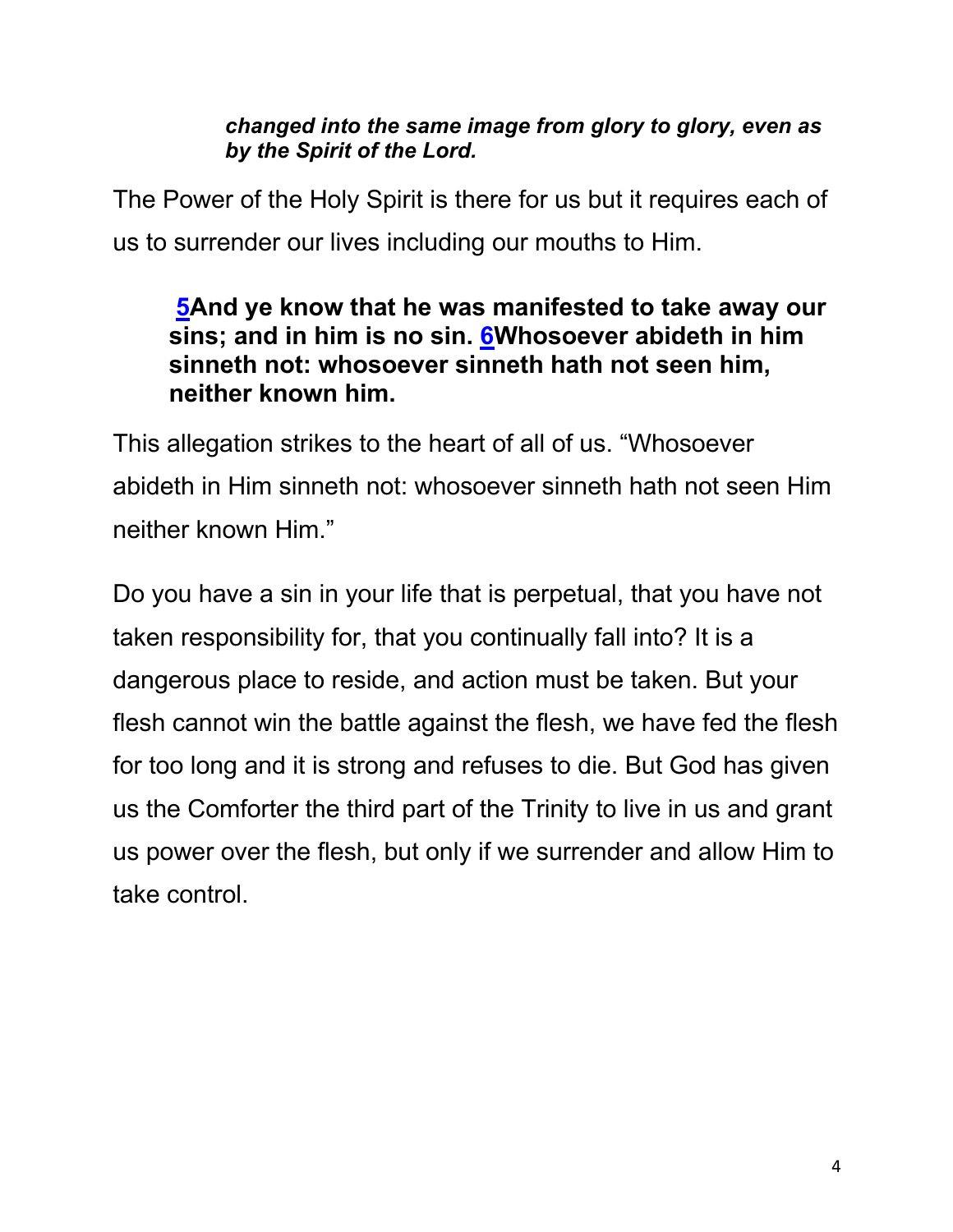#### **JULY 18, 2021**

The Holy Spirit was granted to us for several purposes.

*John 14:26 26 But* the Comforter, which is the Holy Ghost, whom <sup>x</sup>the Father will send in my name, <sup>y</sup>he shall <mark>teach you</mark> *all things, and bring all things to your remembrance, whatsoever I have said unto you.* 

Teach and remind or convict us

*Ephesians 1:13 In whom ye also trusted, i after that ye heard k the word of truth, the gospel of your salvation: in whom also l after that ye believed, ye were msealed with that holy Spirit of promise,*

Seal us to Jesus

Jude 20: 20 But ye, beloved, <sup>z</sup>building up yourselves on *your most holy faith, a praying in the Holy Ghost,* 

Build us up in Christ

*Romans 8: 26 Likewise the Spirit also helpeth our infirmities: for* e we know not what we should pray for as we *ought: but f the Spirit itself maketh intercession for us with groanings which cannot be uttered. 27 And ghe that searcheth the hearts knoweth what is <sup>h</sup>the mind of the Spirit, ||because i he maketh intercession for the saints j according to the will of God.* 

Help us in infirmities, not know what to pray for.

Intersession for us for things we cannot speak

He searches our hearts

**7Little children, let no man deceive you: he that doeth righteousness is righteous, even as he is righteous. 8He**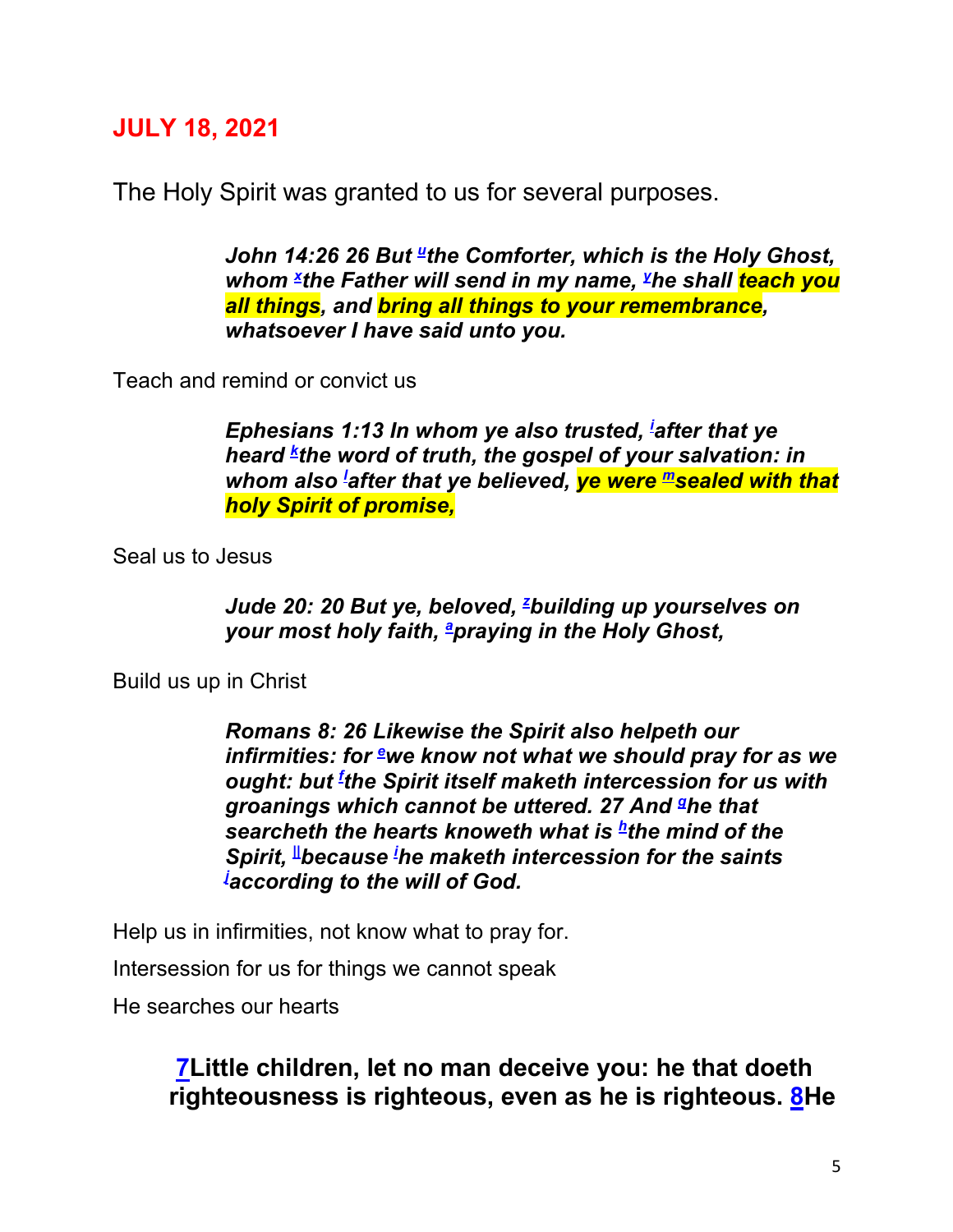**that committeth sin is of the devil; for the devil sinneth from the beginning. For this purpose the Son of God was manifested, that he might destroy the works of the devil.**

This harkens back to a word we have studied repeatedly, Obedience. Salvation was completely accomplished by Jesus on the Cross and His Resurrection. The work set before us after Salvation is walking in "Righteousness". It is our obligation, not a suggestion. It has nothing to do with Salvation and has everything to do with our Loving Jesus for what He did for us on the Cross.

**9Whosoever is born of God doth not commit sin; for his seed remaineth in him: and he cannot sin, because he is born of God. 10In this the children of God are manifest, and the children of the devil: whosoever doeth not righteousness is not of God, neither he that loveth not his brother.**

The issue John speaks of is again something we have repeatedly examined. Can you lose your Salvation? I think it is clear that those who are Truly saved cannot lose their salvation. Those who mentally assent to Salvation are in no better situation than those who reject Christ. The heart has never been circumcised. None of us are capable of judging anyone's heart condition. The only judgement we are suggested to do is that of our own heart.

> *2 Corinthians 13:5 Examine yourselves, whether ye be in the faith; prove your own selves. Know ye not your own*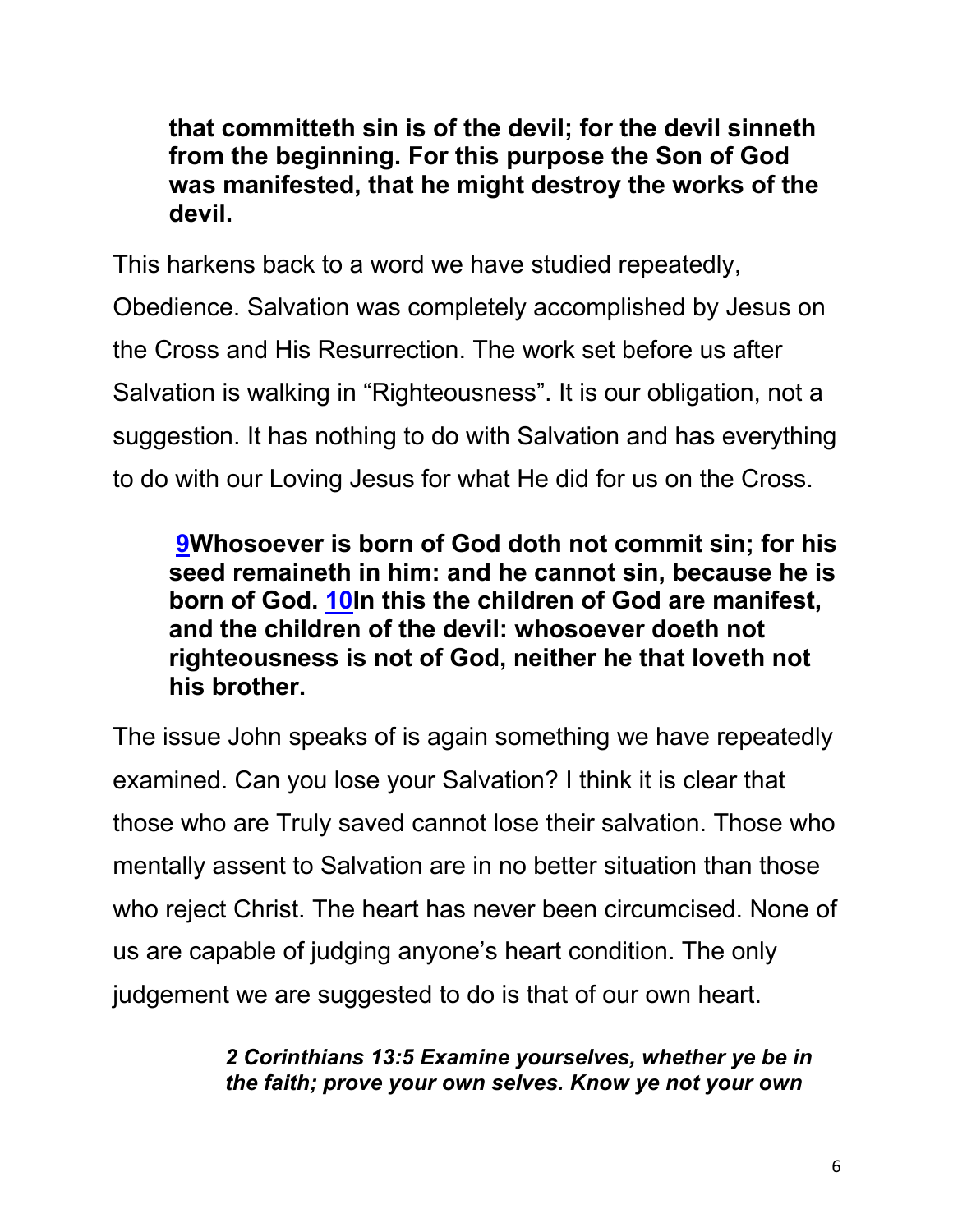*selves, how that Jesus Christ is in you, except ye be reprobates?*

*1 Corinthians 9: 27But I keep under my body, and bring it into subjection: lest that by any means, when I have preached to others, I myself should be a castaway.*

The point in 1 Corinthians 9 is that we do not want to be hypocrites. It is why we should judge our own motives before we rebuke any other believer. In any case we are told that any rebuke MUST be done in LOVE with no malice or anger. To many times we think we are called on to correct our brothers and sisters and we are irritated with that brother or sister and that is our calling. If that is the case, we are wrong and should hold our tong.

> *Luke 6:42 Either how canst thou say to thy brother, Brother, let me pull out the mote that is in thine eye, when thou thyself beholdest not the beam that is in thine own eye? Thou hypocrite, cast out first the beam out of thine own eye, and then shalt thou see clearly to pull out the mote that is in thy brother's eye.*

It is a challenging thing to rebuke in Love those whom Christ Loves; and who are those that Christ Loves? The answer to that question is who did Jesus die for? ALL.

**Love One Another**

**(John 13:31-35; Romans 12:9-13)**

**11For this is the message that ye heard from the beginning, that we should love one another. 12Not as**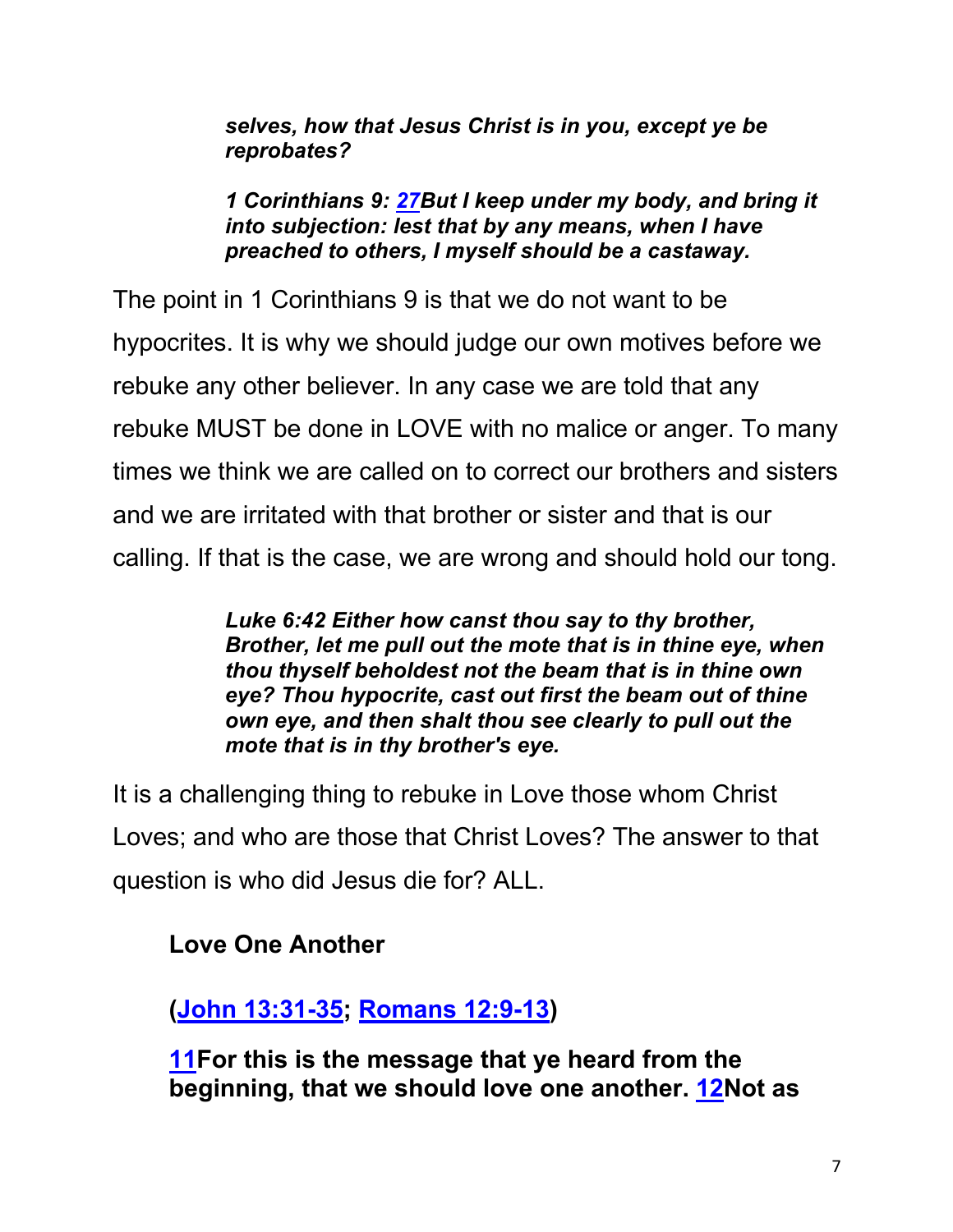**Cain,** *who* **was of that wicked one, and slew his brother. And wherefore slew he him? Because his own works were evil, and his brother's righteous.**

*John 13:31Therefore, when he was gone out, Jesus said, Now is the Son of man glorified, and God is glorified in him. 32If God be glorified in him, God shall also glorify him in himself, and shall straightway glorify him. 33Little children, yet a little while I am with you. Ye shall seek me: and as I said unto the Jews, Whither I go, ye cannot come; so now I say to you. 34A new commandment I give unto you, That ye love one another; as I have loved you, that ye also love one another. 35By this shall all men know that ye are my disciples, if ye have love one to another.*

We all know it is quite easy to love those who love us. It is a completely different matter to love the unlovable. Unfortunately, many names come to mind when I think of people I do not love with the Love of Christ. The most prominent are those who hate or lie about Jesus, I find it hard to Love them with Christ's Love that is within me. Perhaps the most I can do is to pray for them, that their error would be evident to them, and they could come to a saving knowledge of Jesus Christ.

#### **13Marvel not, my brethren, if the world hate you.**

Our Christian Love is primarily for our Christian Brothers and Sisters. God tells us not to throw pearls before the swine.

> *Matthew 7:6 Give not that which is holy unto the dogs, neither cast ye your pearls before swine, lest they trample them under their feet, and turn again and rend you.*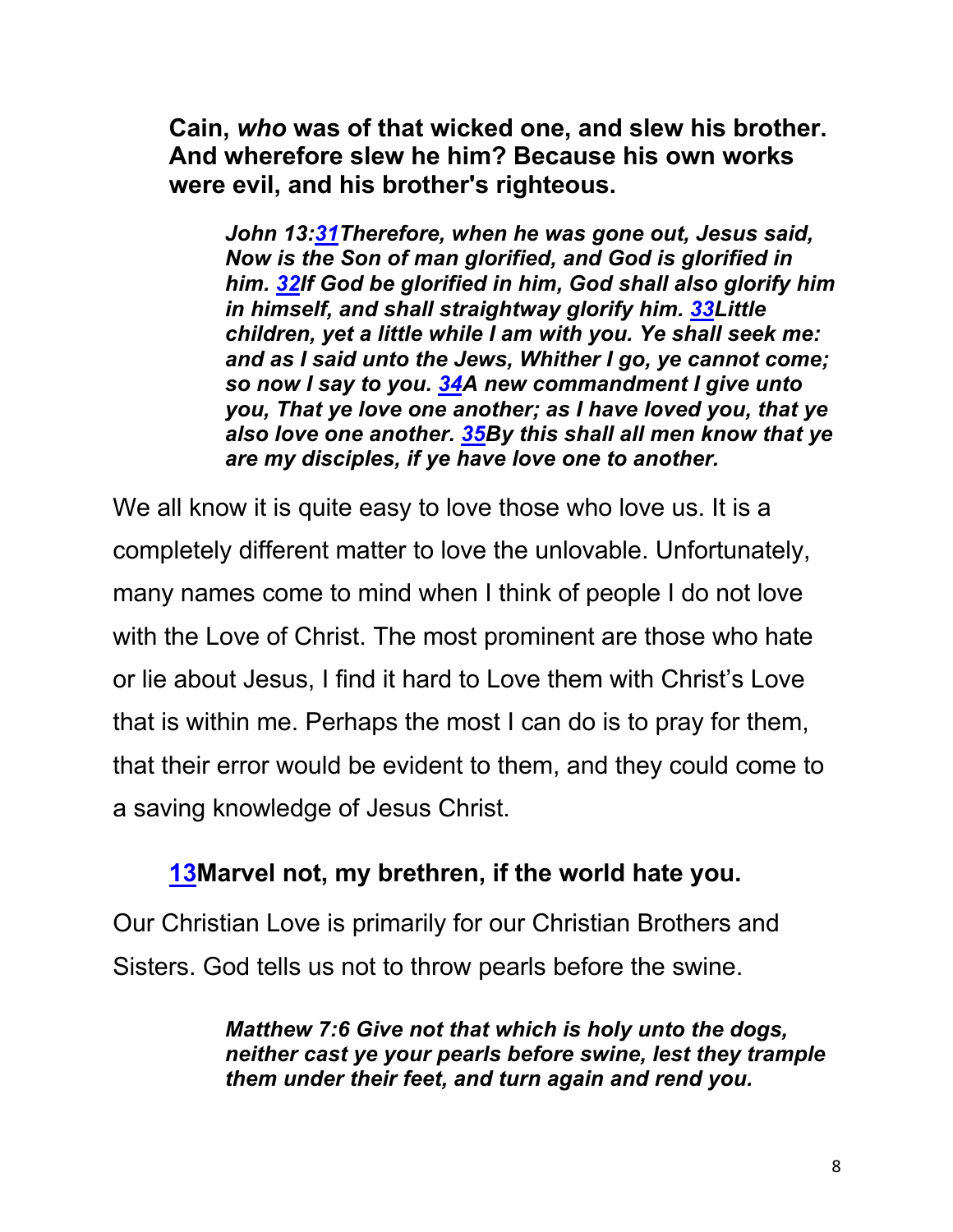However, the world should know we are Christians by our love of our fellow Believers. That may cause the unsaved to understand this Love and ask. It is a serious matter to carry out God's command of Loving our Brothers and Sisters. We don't get to choose which ones we Love we are commanded to Love them all.

### **14We know that we have passed from death unto life, because we love the brethren. He that loveth not** *his* **brother abideth in death.**

This point John is making is that he is equating "salvation" with "loving our brethren". To abide in Life we must be born again, not being born again then by default we are abiding in "death".

**15Whosoever hateth his brother is a murderer: and ye know that no murderer hath eternal life abiding in him. 16Hereby perceive we the love** *of God***, because he laid down his life for us: and we ought to lay down** *our* **lives for the brethren. 17But whoso hath this world's good, and seeth his brother have need, and shutteth up his bowels** *of compassion* **from him, how dwelleth the love of God in him? 18My little children, let us not love in word, neither in tongue; but in deed and in truth.** 

This last verse is likely the source of the term; "talk is cheap". In other words, if we see a brother or sister in need and we do not do anything, the contention here is that we are not saved.

### **19And hereby we know that we are of the truth, and shall assure our hearts before him. 20For if our heart**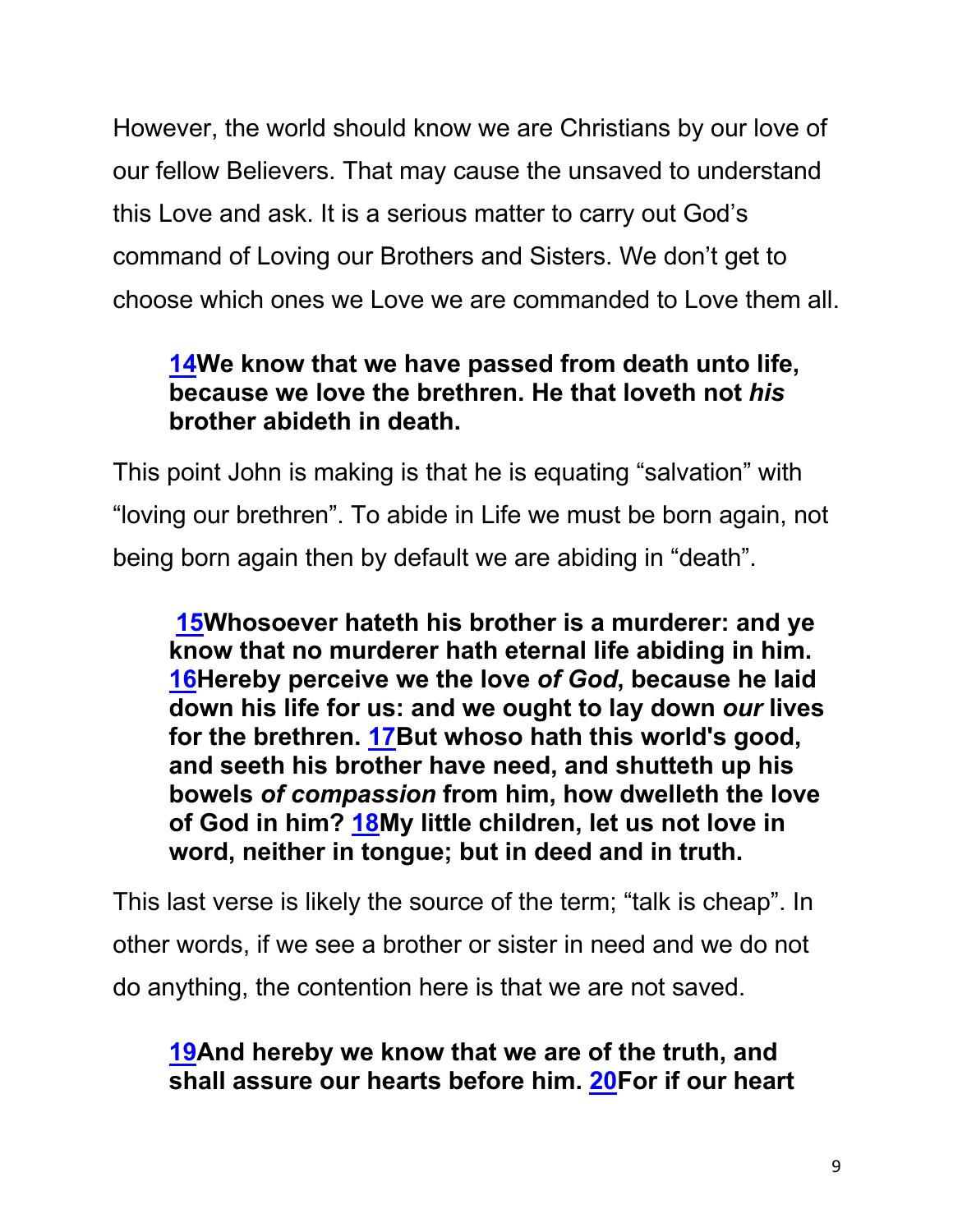### **condemn us, God is greater than our heart, and knoweth all things.**

The point is that if we hear in our hearts from God to respond to a need and we refuse to do so, the Holy Spirit will convict us of our failure. If on the other hand we respond to God's urging and we carry out what He is asking us to do, then our hearts will be confident in the Lord God. God knows our hearts; we cannot deceive Him so we can only judge our own actions in the light of His Truth.

### **21Beloved, if our heart condemn us not,** *then* **have we confidence toward God. 22And whatsoever we ask, we receive of him, because we keep his commandments, and do those things that are pleasing in his sight.**

This idea of getting anything we wants or ask for has been taken to an extreme. It is better understood that God will give us the things we need any time we ask, based on His knowledge of what we need at any given time.

**23And this is his commandment, That we should believe on the name of his Son Jesus Christ, and love one another, as he gave us commandment. 24And he that keepeth his commandments dwelleth in him, and he in him. And hereby we know that he abideth in us, by the Spirit which he hath given us.**

John repeats the very basics we have so often discussed. Salvation is based on Jesus Christ the Son of God. When we